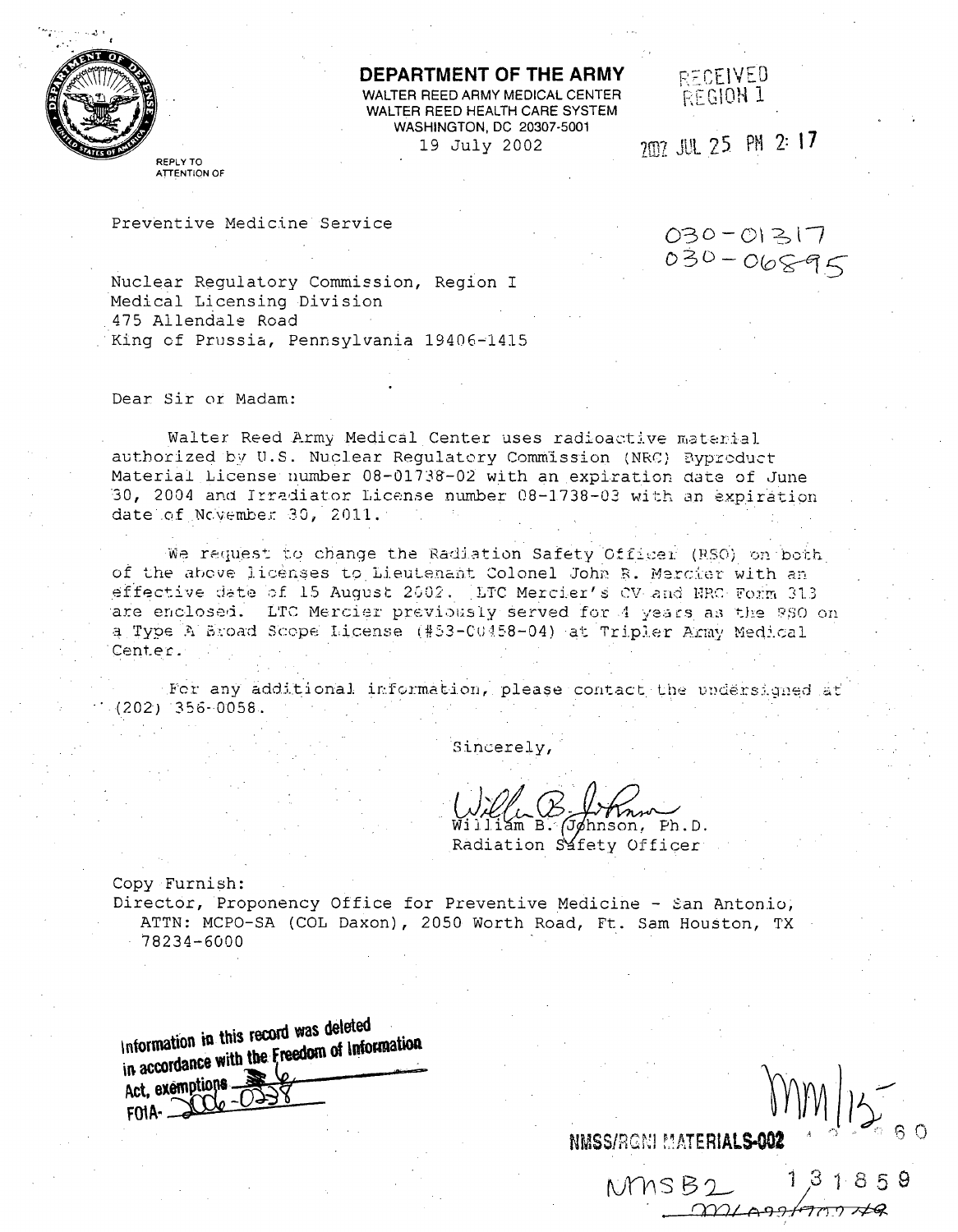| t.                                                                                                                                                            | NRC Form 313A                                                 |                           | . LTC John Mercier, Ph.D., May 2002         |  |  |  |
|---------------------------------------------------------------------------------------------------------------------------------------------------------------|---------------------------------------------------------------|---------------------------|---------------------------------------------|--|--|--|
| <b>NRC FORM 313A</b><br>$(8-1999)$                                                                                                                            |                                                               |                           | <b>U.S. NUCLEAR REGULATORY COMMISSION</b>   |  |  |  |
|                                                                                                                                                               | <b>TRAINING AND EXPERIENCE</b>                                |                           |                                             |  |  |  |
| Note: Descriptions of training and experience must contain sufficient detail to match the training and experience criteria<br>in the application regulations. |                                                               |                           |                                             |  |  |  |
| 1. Name of Individual, Proposed Authorization (e.g. Radiation Safety Officer), and Applicable Training Requirements<br>(e.g., 10CFR 35.50)                    |                                                               |                           |                                             |  |  |  |
| LTC JOHN R. MERCIER, PH.D., PE, DABR                                                                                                                          |                                                               |                           |                                             |  |  |  |
|                                                                                                                                                               |                                                               |                           |                                             |  |  |  |
| 2. For Physicians, State or Territory Where Licensed                                                                                                          |                                                               |                           |                                             |  |  |  |
|                                                                                                                                                               |                                                               |                           |                                             |  |  |  |
|                                                                                                                                                               |                                                               |                           |                                             |  |  |  |
|                                                                                                                                                               | <b>3. CERTIFICATION</b>                                       |                           |                                             |  |  |  |
| <b>Specialty Board</b>                                                                                                                                        | Category                                                      |                           | <b>Month and Year Certified</b>             |  |  |  |
| <b>American Board of Radiology</b>                                                                                                                            | Diagnostic Radiological and<br><b>Medical Nuclear Physics</b> | June, 1995                |                                             |  |  |  |
| Professional Engineer (Texas)                                                                                                                                 | <b>Nuclear Engineering License</b>                            | March, 1995               |                                             |  |  |  |
| <b>4. DIDACTIC TRAINING</b>                                                                                                                                   |                                                               |                           |                                             |  |  |  |
| <b>Description of Training</b>                                                                                                                                | Location<br>University of Texas at Austin                     | <b>Clock Hours</b><br>300 | <b>Dates of Training</b><br>Sep 81 - Dec 84 |  |  |  |
|                                                                                                                                                               | Cornell University, NY                                        | 300                       | Aug 89 - May 91                             |  |  |  |
| Radiation Physics and Instrumentation                                                                                                                         | Univ. of Texas Health Science Center                          | 550                       | Aug 96 - Aug 99                             |  |  |  |
|                                                                                                                                                               | University of Texas at Austin                                 | 50                        | Sep 81 - Dec 84                             |  |  |  |
|                                                                                                                                                               | Cornell University, NY                                        | 100                       | Aug 89 – May 91                             |  |  |  |
| <b>Radiation Protection</b>                                                                                                                                   | Univ. of Texas Health Science Center                          | 150                       | Aug 96 - Aug 99                             |  |  |  |
|                                                                                                                                                               | University of Texas at Austin                                 | 200                       | Sep 81 - Dec 84                             |  |  |  |
| Mathematics Pertaining to the Use and                                                                                                                         | Cornell University, NY                                        | 150                       | Aug 89 - May 91                             |  |  |  |
| <b>Measurement of Radioactivity</b>                                                                                                                           | Univ. of Texas Health Science Center                          | 100                       | Aug 96 - Aug 99                             |  |  |  |
|                                                                                                                                                               | University of Texas at Austin                                 | 50                        | Sep 81 - Dec 84                             |  |  |  |
|                                                                                                                                                               | Cornell University, NY                                        | 150                       | Aug 89 - May 91                             |  |  |  |
| <b>Radiation Biology</b>                                                                                                                                      | Univ. of Texas Health Science Center                          | 150                       | Aug 96 - Aug 99                             |  |  |  |
| Chemistry of Byproduct Material for<br><b>Medical Use</b>                                                                                                     | Univ. of Texas Health Science Center                          | 100                       | Aug 96 - Aug 99                             |  |  |  |
|                                                                                                                                                               | University of Texas at Austin                                 | 50                        | Sep 81 - Dec 84                             |  |  |  |
| <b>Radiation Dosimetry</b>                                                                                                                                    |                                                               |                           | Aug 89 - May 91                             |  |  |  |
|                                                                                                                                                               | Univ. of Texas Health Science Center                          | 150                       | Aug 96 - Aug 99                             |  |  |  |
| NRC FORM 313A (8-1999)                                                                                                                                        | Cornell University, NY                                        | 150                       |                                             |  |  |  |

 $\hat{\mathbf{v}}$ 

 $\hat{\boldsymbol{\beta}}$ 

 $\hat{\mathcal{A}}$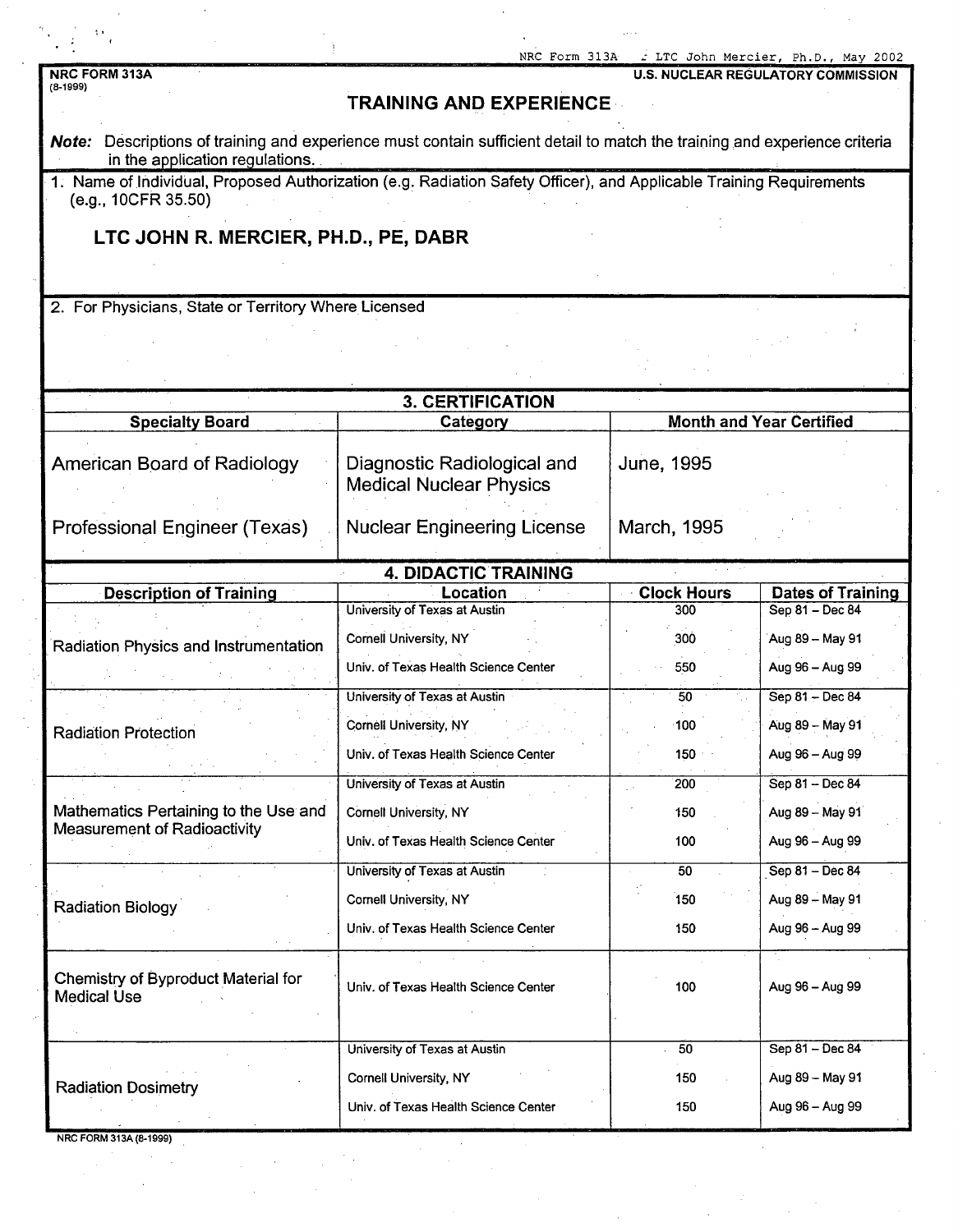$\mathcal{L}$ 

 $\frac{1}{2}$ 

 $\hat{\phi}$ 

NRC Form 313A  $\int_C$  LTC John Mercier, Ph.D., May 2002.

| 5. PRACTICAL EXPERIENCE WITH RADITION (Actual use of radionuclides or equivalent experience)                                                                                                                                                                                                                                                                                                                                                                                 |                                      |                                                                                                      |                                                            |                                                                |  |
|------------------------------------------------------------------------------------------------------------------------------------------------------------------------------------------------------------------------------------------------------------------------------------------------------------------------------------------------------------------------------------------------------------------------------------------------------------------------------|--------------------------------------|------------------------------------------------------------------------------------------------------|------------------------------------------------------------|----------------------------------------------------------------|--|
| <b>Description of Experience</b>                                                                                                                                                                                                                                                                                                                                                                                                                                             | Name of<br>Supervising<br>Individual | <b>Location and</b><br>Corresponding<br><b>Material</b><br>License<br><b>Number</b>                  | Dates and<br><b>Clock Hours</b><br>οf<br><b>Experience</b> | <b>Related</b><br><b>Radiation Safety</b><br><b>Exam Score</b> |  |
| Nuclear Medical Science Officer, U.S. Army<br>Environmental Hygiene Agency. Radiation<br>protection, dosimetry and calibration duties for:<br>Any byproduct material with atomic no.'s<br>1-84, any form, not to exceed 800 mCi<br>each or 10 Ci total.<br>Any byproduct material with atomic no.'s<br>1-100, any form, not to exceed 15 uCi<br>each or 500 uCi total.<br>J.L Shepard Cs-137 sealed 130 mCi<br>calibration source.<br>Various plutonium and uranium sources. | LTC Eugene Potter, CHP               | Aberdeen Proving<br>Ground, MD<br><b>USNRC Licenses:</b><br>#19-09880-01,<br>#SMB-707and<br>#SNM-860 | Jan 85 - Dec 85<br>(900 hours)                             | N/A                                                            |  |
| Radiation Safety Officer, Darnall Army<br>Community Hospital. Radiation protection,<br>dosimetry radioactive waste management, health<br>physics program management and calibration<br>duties for:<br>Any byproduct material with atomic no.'s<br>1 - 83 for use as radiopharmaceuticals in<br>diagnosis and therapy.<br>Various calibration sources.                                                                                                                        | MAJ Jerome Karwacki, M.D.            | Fort Hood, TX<br><b>USNRC License</b><br>#42-19113-01                                                | Jan 86 - Dec 88<br>(6000 hours)                            | N/A                                                            |  |
| Graduate Student, Cornell University.<br>Senior reactor operator for TRIGA reactor,<br>with 10 <sup>14</sup> neutron flux in core and 10 <sup>12</sup><br>neutron flux at beam ports.<br>Gamma cell operator with 10 MCi Co-60<br>irradiation source.                                                                                                                                                                                                                        | Dr. K. Bingham Cady, Sc.D.           | Ithaca, NY<br><b>USNRC License</b><br>#SOP-10973                                                     | Aug 89 - May 91<br>(1000 hours)                            | N/A                                                            |  |
| Project Engineer, Defense Nuclear Agency<br>Plutonium Mining Project. Spectroscopy,<br>calibration and respiratory protection duties for a<br>unique environmental restoration project.<br>Various plutonium and americium samples<br>and sources.                                                                                                                                                                                                                           | Dr. Ed Bramlitt, Ph.D.               | Johnston Island,<br>Pacific Ocean                                                                    | Jun 91 - Jun 92<br>$(1000$ hours)                          | N/A                                                            |  |
| Radiation Safety Officer (Broad Scope), Tripler<br>Army Medical Center. Radiation protection,<br>dosimetry radioactive waste management, health<br>physics program management and calibration<br>duties for:<br>Any byproduct material with atomic no.'s<br>$1 - 83$ for use as radiopharmaceuticals in<br>diagnosis and therapy.                                                                                                                                            | COL Tom Cashman, M.D.                | Honolulu, HI<br><b>USNRC License</b><br>#53-00458-04                                                 | Jun 92 - Jun 96<br>(8000 hours)                            | N/A                                                            |  |
| J.L Shepard Cs-137 sealed 2200 Ci<br>irradiation source.<br>Various calibration sources.<br>Doctoral Candidate, University of Texas Health<br>Science Center.                                                                                                                                                                                                                                                                                                                | Dr. Dave Kopp, Ph.D.                 |                                                                                                      | Aug 96 - Aug 99<br>(100 hours)                             | N/A                                                            |  |
| Various research and calibration sources.<br>Nuclear Scientist, U.S. Army Nuclear and<br>Chemical Agency.<br>Scientific editor and contributing author to a<br>North Atlantic Treaty Organization allied                                                                                                                                                                                                                                                                     | Dr. Chuck Davidson, Ph.D.            |                                                                                                      | Aug 99 - May 02<br>(500 hours)                             | N/A                                                            |  |
| engineering publication on sampling and<br>identification of radiological agents.                                                                                                                                                                                                                                                                                                                                                                                            |                                      |                                                                                                      |                                                            |                                                                |  |
|                                                                                                                                                                                                                                                                                                                                                                                                                                                                              |                                      |                                                                                                      |                                                            |                                                                |  |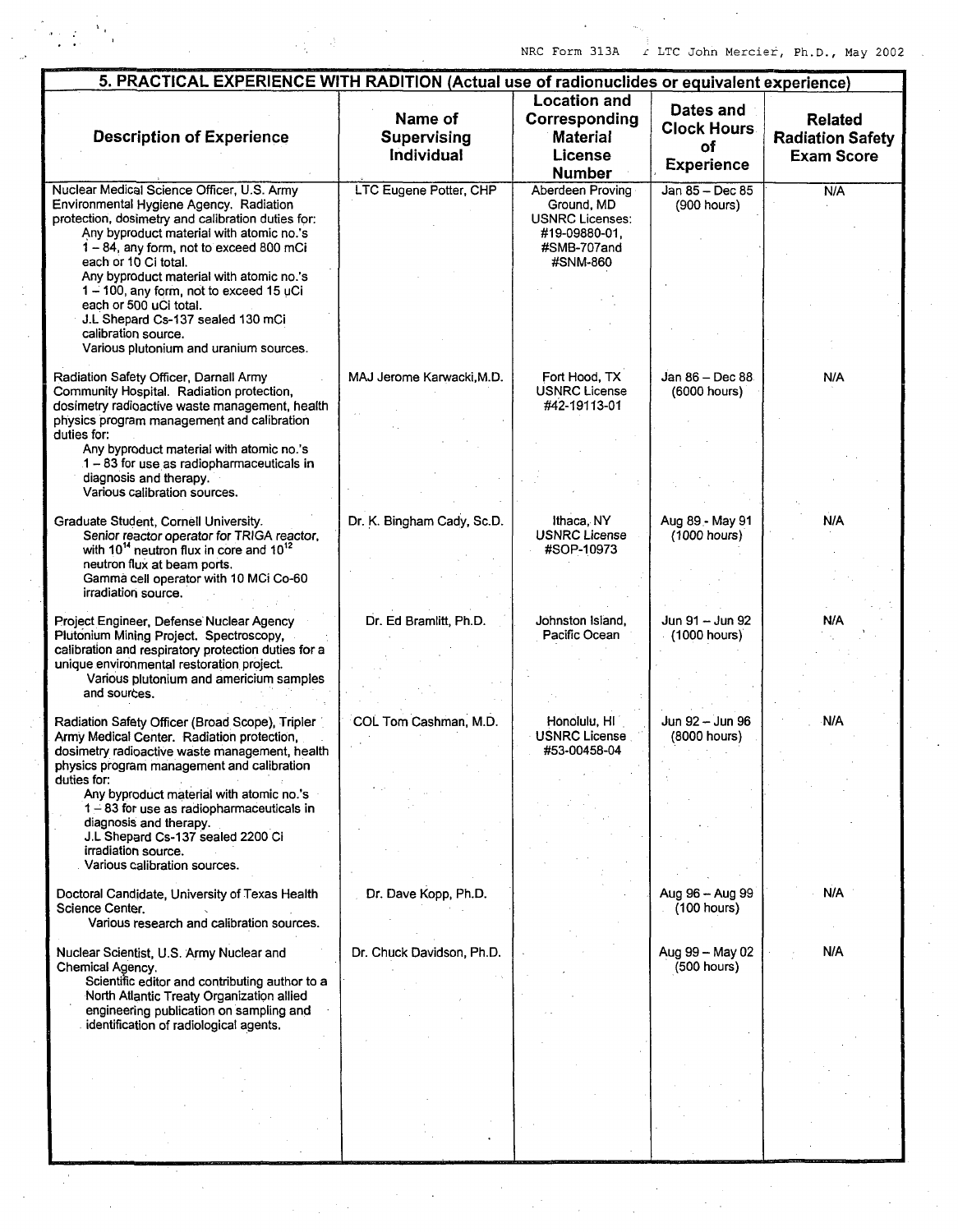|                             |                                                                                                           | NRC Form 313A | I LTC John Mercier, Ph.D., May 2002                                                                                                                                                          |  |  |  |  |
|-----------------------------|-----------------------------------------------------------------------------------------------------------|---------------|----------------------------------------------------------------------------------------------------------------------------------------------------------------------------------------------|--|--|--|--|
| <b>6. FORMAL TRAINING</b>   |                                                                                                           |               |                                                                                                                                                                                              |  |  |  |  |
| Degree, Area of Study       | Name of Program and<br><b>Location with</b><br>Corresponding<br><b>Materials License</b><br><b>Number</b> | <b>Dates</b>  | Name of Organization that<br>Approved the Program (e.g.,<br><b>Accreditation Council for</b><br><b>Graduate Medical Education)</b><br>and the Applicable Regulation<br>(e.g., 10 CFR 35.294) |  |  |  |  |
| B.E.S., Nuclear Engineering | University of Texas at Austin                                                                             |               | <b>ABET Accredited</b>                                                                                                                                                                       |  |  |  |  |
| M.Eng., Nuclear Engineering | Cornell University, NY                                                                                    |               | <b>ABET Accredited</b>                                                                                                                                                                       |  |  |  |  |
| Ph.D., Radiological Physics | Univ. of Texas Health Science<br>Center                                                                   |               | <b>CAMPEP Accredited</b>                                                                                                                                                                     |  |  |  |  |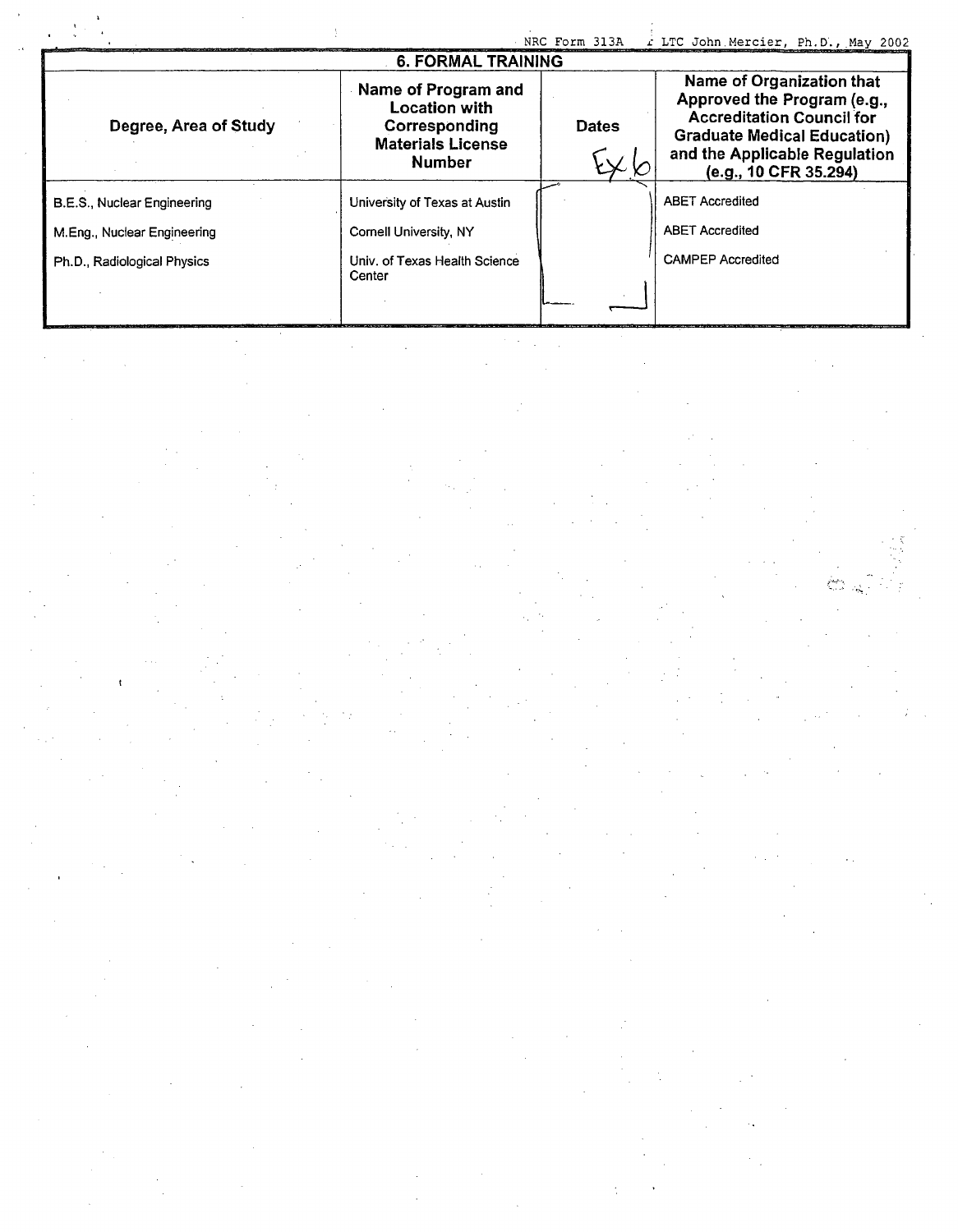*LTC John Mercier* May *2002*

医

 $\mathscr{E}_{\mathsf{X}}$  ks

## **LIEUTENANT COLONEL JOHN** R. MERCIER, Ph.D., PE, DABR Nuclear Medical Science Officer

**U.S. Army Nuclear and Chemical Agency** 

wk: (703)806-7860 cell:  $\sqrt{10}$ mercier@usanca-smtp.army.mil

## FORMAL **EDUCATION**

Doctor of Philosophy (Radiological Physics), The University of Texas Health Science Center,<br>San Antonio, Texas, San Antonio, Texas,  $\overrightarrow{A}$ 

Master of Engineering (Nuclear), Cornell University, Ithaca, New York, Bachelor of Engineering Science (Nuclear), The University of Texas, Austin, Texas,

#### **PROFESSIONAL CREDENTIALS**

Diplomate, American Board of Radiology, Dual Certified in Diagnostic Radiological Physics and Medical Nuclear Physics, ABR Physicist # P1779, 1995

Licensed Medical Physicist, Texas, # MP0402, 1995

Licensed Professional Nuclear Engineer, Texas PE Registration # 80363, 1995

Licensed Nuclear Plant Senior Reactor Operator, TRIGA Reactor, NRC License #SOP- 10973, 1990

Certified Hazard Control Manager, International Board of Hazard Control Management, Master Certification # 2490, 1993

#### CURRENT AFFILIATIONS AND PROFESSIONAL MEMBERSHIPS

Sigma Xi - The Scientific Research Society

Tau Beta Pi - The National Engineering Honor Society

American Nuclear Society

\* Past-President for Hawaii Chapter

American Association of Physicists in Medicine

*\** Member of Task Group 10 on computed radiography digital imaging North Atlantic Treaty Organization (NATO):

- U.S. Delegate to NATO Land Group 7 on Joint NBC Defense
- U.S. Delegate to NATO Land Group 7 Expert Subgroup on Sampling and Identification of Biological, Chemical and Radiological Agents
- U.S. Delegate to NATO Land Group 7, Expert Working Group on Low-Level Radiation
- **U.S.** Delegate to NATO Standardization Agency's NBC Working Group
- U.S. Delegate to NATO Standardization Agency's Medical NBC Working Party

U.S. Delegate to NATO Research and Technology Board's Task Group on Radiation Treatments and Countermeasures

The Technical Cooperation Program (TTCP) of the American, British, Canadian, and Australian (ABCA) Alliance:

Member, Action Group 48 on Radiation Hazards

Department of Defense:

Chair, DoD Weapons of Mass Destruction Human Response Panel

Member, Nuclear Warfare Casualty Panel of Experts, Joint Readiness Clinical Advisory Board

Department of the Army:

Alternate Army Reactor Officer

Member, Nuclear Employment Augmentation Team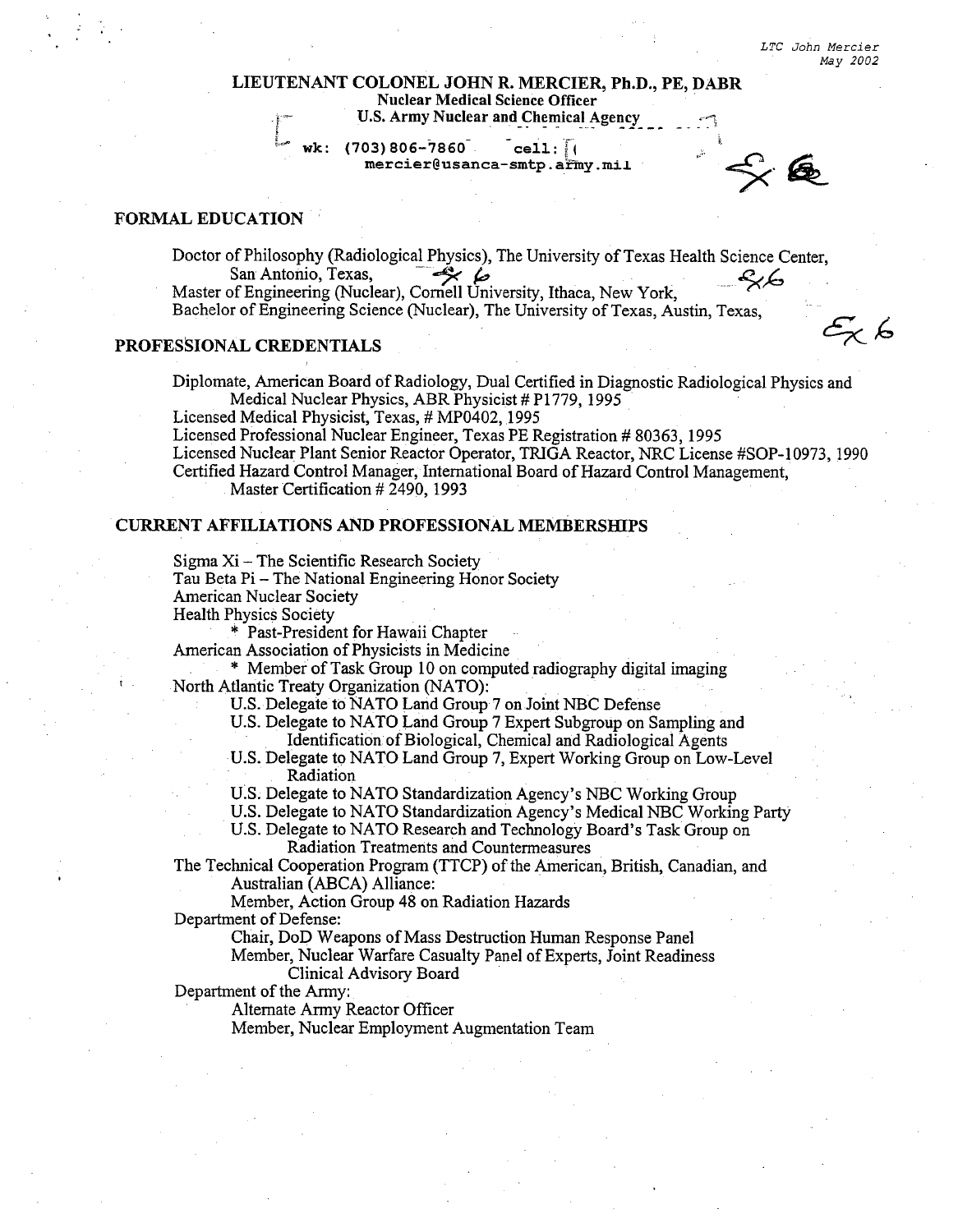## **PUBLICATIONS**

Anno, G., R. Bloom, **J.** R. Mercier, R. W. Young, *Dose Response Functions for Acute Radiation Lethality,* submitted to Health Physics, 2002.

Lankipalli, B. R., W. D. McDavid, S. B. Dove, **E.** Wieckowska, R. G. Waggener, and **J.** R. Mercier, *Comparison of Five Methods for the Derivation of Spectra for a Constant Potential Dental X-Ray* Unit, Dentomaxillofacial Radiology, 30, 2001, p. 264-269.

Mercier, **J.** R., Commander's Guide on Low-Level Radiation (LLR) Exposure in Military Operations, Edition 2, Draft Standardization Agreement 2473, North Atlantic Treaty Organization, 2002.

Mercier, **J.** R., Commander's Guide on Nuclear Radiation Exposure of Groups During War, Edition 6, NATO Standardization Agreement 2083, North Atlantic Treaty Organization, 2001.

Mercier, **J.** R., D. T. Kopp, W. D. McDavid, S. B. Dove, J. L. Lancaster, and D. M. Tucker, *Modification and Benchmarking of MCNP for Low-Energy Tungsten Spectra, Medical Physics,* 27(12), 2000, p. 2680-2687.

Mercier, **J.** R., D. T. Kopp, W. D. McDavid, S. B. Dove, J. L. Lancaster, and D. M. Tucker, *Measurement and Validation of Benchmark-Quality Thick-Target Tungsten X-Ray Spectra below* 150 kVp, Radiation Research, 154, 2000, p. 564-581.

Mercier, **J.** R., **D.** T. Kopp, W. D. McDavid, S. B. Dove, J. L. Lancaster, and D. M. Tucker, *Using Measured 30-150 kVp Polychromatic Tungsten X-Ray Spectra to Determine Ion Chamber Calibration Factors,* Health Physics, 79(4), 2000, p. 402-406.

Mercier, **J.** R. (Ed.), *NA TO Handbook for Sampling and Identification of Radiological Agents, Volume I (Operational),* Allied Engineering Publication 49, North Atlantic Treaty Organization, 2000.

Mercier, **J.** R., Medical Aspects of Nuclear Weapons and Radiation Effects, Chapter 3 of the FY 01/02 Army Specific Military Requirements for Nuclear and Radiation Effects Information, published by the U.S. Army Deputy Chief of Staff for Operations and Plans (DCSOPS), August 2000.

Mercier, **J.** R., *Measurement and Monte Carlo Prediction of Diagnostic Tungsten X-Ray Spectra,* Ph.D. Dissertation, Graduate School of Biomedical Sciences, The University of Texas Health Science Center, San Antonio, TX, 1999. Available from **UMI** Dissertation Services, Ann Arbor, MI, 1999, UMI No. 9938769.

Seibert, J. A. (Chair), T. Bogucki, T. Ciona, J. Dugan, W. Huda, A. Karellas, **J.** Mercier, E. Samai, J. Sheppard, B. Stewart, **0.** Suleiman, D. Tucker, R. Uzenoff, J. Weiser, and C. Willis, *Acceptance Testing and Quality Control of Photostimulable Storage Phosphor Imaging Systems, Report of Task Group* #10, American Association of Physicists in Medicine, 1998.

Willis, C. E., **J.** Mercier, M. Patel, *Modification of Conventional Quality Assurance Procedures to Accommodate Computed Radiography,* Proceedings of the 13<sup>th</sup> Conference of Computer Applications in Radiology, Society for Computer Applications in Radiology, Denver, CO, 1996.

Mercier, **J.** R., and Bramlitt, **E.** T., *A Soil Cleanup on Johnston Atoll,* Proceedings of the First Symposium on Soil Cleanup in the Pacific Islands, American Society of Civil Engineers, Honolulu, HI, 1993.

Moroney, J. D., Johnson, N. R., Moroney, K. S., Mercier, **J.** R., *An Improved Method for Removing Transuranics from Coral Soil at Johnston Atoll,* Proceedings of the 1992 Federal Environmental Restoration Conference, Hazardous Materials Control Resources Institute, Vienna, VA, 1992.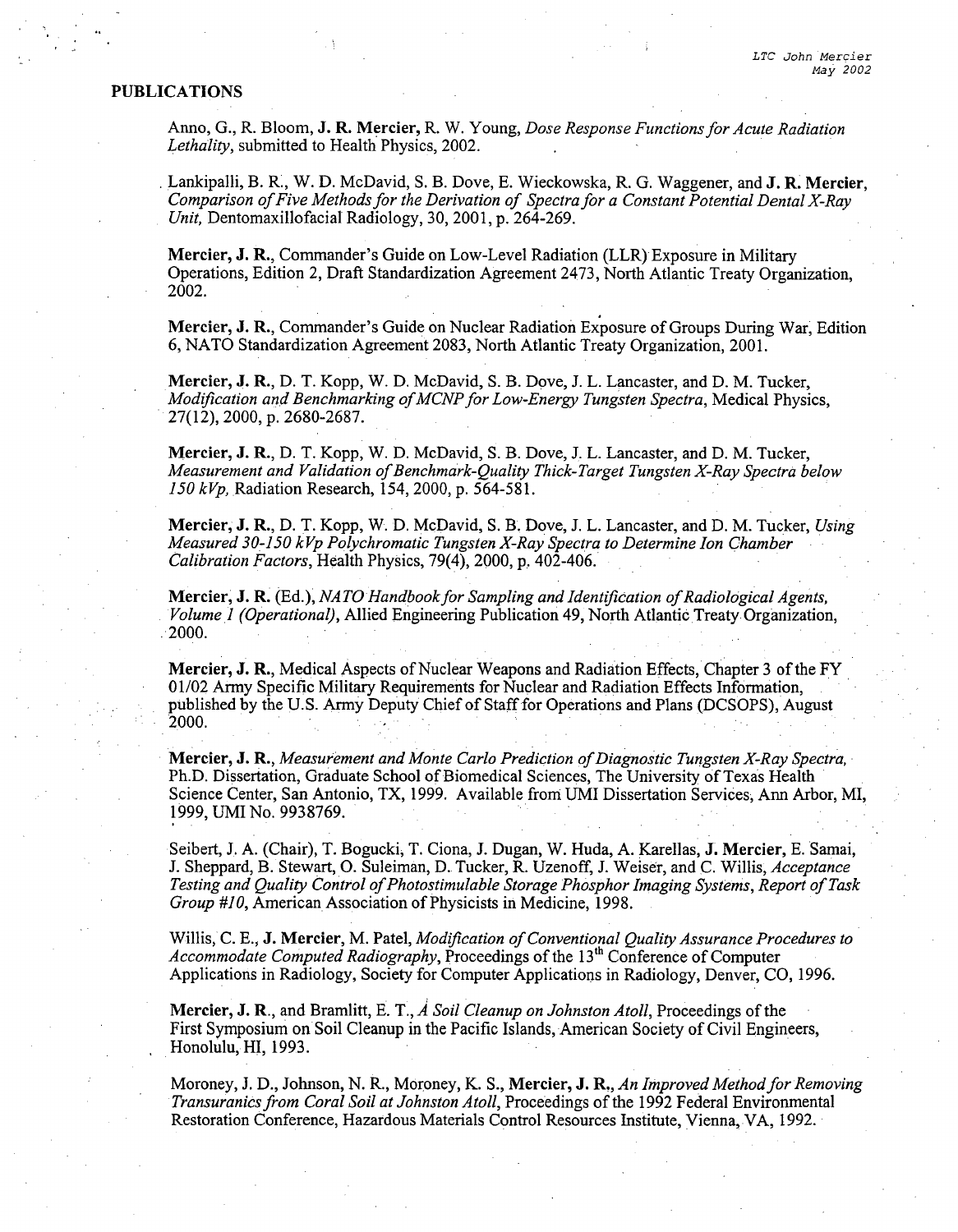## ABSTRACTS **AND** POSTERS

Liu, H. L., Y. Pu, T. Andrews, **J.** Mercier, P. T. Fox, and **J.-H.** Gao, Cerebral Blood Flow Measurement Using Adaptive Threshold for Singular Value Decomposition Technique on Dynamic Contrast Agent MR Perfusion Imaging, 7<sup>th</sup> Meeting of the International Society for Magnetic Resonance in Medicine, Philadelphia, PA, 1999.

Mercier, **J.** R., D. T. Kopp, D. M. Tucker, C. E. Willis and J. L. Lancaster, X-Ray Spectra Resolution Requirements for Characterization of Image Receptors, 84<sup>th</sup> Scientific Assembly and Annual Meeting of the Radiological Society of North America, Chicago, **I1,** 1998.

Mercier, **J.** and D. Kopp, Preliminary Evaluation of the Monte Carlo Code MCNP4b for Diagnostic X-Ray Spectra, 40'h Annual Meeting of the American Association of Physicists in Medicine, Medical Physics, 1998, 25(7): p.A105.

Willis, C. E., **J. R. Mercier**, M. G. Patel, Unresolved Issues in Computed Radiography, 38<sup>th</sup> Annual Meeting of the American Association of Physicists in Medicine, Medical Physics, 1996, 23(6): **p.** 1076.

#### **PROFESSIONAL AND** LEADERSHIP **EXPERIENCE**

### Nuclear Scientist **8/99** -present

U.S. Army Nuclear and Chemical Agency, Springfield, VA

Primary consulting subject matter expert (SME) to Army Staff and other DoD/NATO/U.S. Government agencies on the medical effects of nuclear weapons and radiation. Sets policy on friendly troop safety risk criteria and enemy personnel casualty criteria for nuclear weapons effects. Develops casualty estimation models for nuclear, biological and chemical (NBC) weapons. Serves on numerous DoD and NATO SME panels for NBC research, operational doctrine and equipment development. Develops Army R&D requirements for radiobiology, biomedical technology and NBC operations. Serves as Alternate Army Reactor Officer for the Army Reactor Office that maintains oversight of WSMR and APG fast burst reactors. Serves on the Nuclear Employment Augmentation Team in support of CINC's.

# Doctoral Student 8/96 - 8/99

The University of Texas Health Science Center, San Antonio, TX

Research focused on diagnostic imaging, the use of Monte Carlo codes to. simulate x-ray beam formation and transport, measurement of x-ray spectra, computed radiography and other digital imaging systems. Teaching duties and course work broadly covered the medical radiological physics profession.

#### Chief, Health Physics 6/92- 6/96 Tripler Army Medical Center, Honolulu, HI 96859-5000

Executive agent and Radiation Safety Officer for a broad-scope USNRC radioactive material license (#53-00458-04). Directed comprehensive health physics services for a major teaching and research hospital. Developed or approved nuclear medicine, diagnostic radiology and radiation therapy QC protocols. Performed gamma camera acceptance testing. Evaluated and approved all Pacific region radiological facility designs. Conducted health and medical physics audits. Routinely provided formal and informal radiation safety training and imaging science lectures to nuclear medicine and radiology technologists. Routinely counseled physicians, patients, and hospital staff on radiation effects. Occasionally lectured radiology residents in imaging physics.